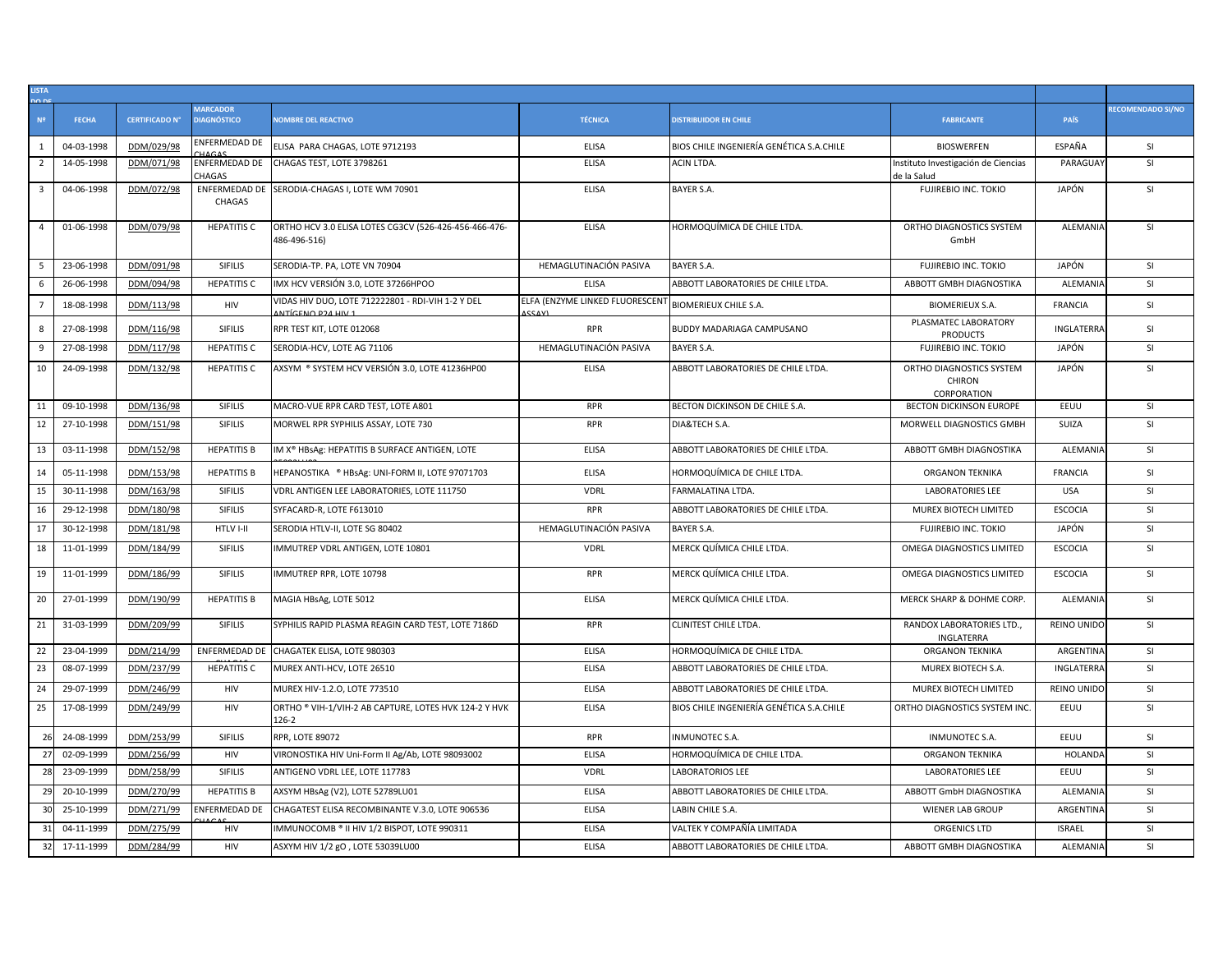| 33           | 30-12-1999 | DDM/300/99 | <b>HEPATITIS B</b>      | ORTHO ANTIBODY TO HBsAg ELISA TEST SYSTEM 3, LOTE<br><b>HBT209</b>         | <b>ELISA</b>                                          | BIOS CHILE INGENIERÍA GENÉTICA S.A.CHILE | ORTHO DIAGNOSTICS SYSTEM INC.             | EEUU               | SI        |
|--------------|------------|------------|-------------------------|----------------------------------------------------------------------------|-------------------------------------------------------|------------------------------------------|-------------------------------------------|--------------------|-----------|
| 34           | 19-01-2000 | DDM/301/00 | HTLV I-II               | MUREX HTLV I/II, LOTE F843010                                              | <b>ELISA</b>                                          | ABBOTT LABORATORIES DE CHILE LTDA        | MUREX BIOTECH LIMITED                     | INGLATERRA         | <b>SI</b> |
| 35           | 10-02-2000 | DDM/306/00 | HIV                     | VITROS INMUNODIAGNOSCTIC PRODUCTS ANTI HIV 1/2,<br><b>LOTE 0050</b>        | <b>ELISA</b>                                          | ORTHO CLINICAL DIAGNOSTICS CHILE SpA     | ORTHO CLINICAL DIAGNOSTICS                | INGLATERRA         | <b>SI</b> |
| 36           | 28-02-2000 | DDM/310/00 | <b>SIFILIS</b>          | TREPONOSTIKA™ TP, LOTE 090                                                 | <b>ELISA</b>                                          | HORMOQUÍMICA DE CHILE LTDA.              | <b>ORGANON TEKNIKA</b>                    | <b>HOLANDA</b>     | <b>SI</b> |
|              | 22-03-2000 | DDM/313/00 | HIV                     | GENSCREEN® HIV-1/2, LOTE 9G517U                                            | <b>ELISA</b>                                          | <b>GALENICA S.A.</b>                     | SANOFI DIAGNOSTICS PASTEUR                | <b>FRANCIA</b>     | SI        |
| 38           | 29-03-2000 | DDM/314/00 | HIV                     | COBAS CORE® ANTI HIV-1/ HIV-2 EIA DAGS, LOTE B0932                         | <b>ELISA</b>                                          | ROCHE CHILE LTDA.                        | ROCHE DIAGNOSTICS GmbH                    | SUIZA              | SI        |
|              | 08-05-2000 | DDM/323/00 | <b>HEPATITIS B</b>      | COBAS CORE HBsAg II EIA, LOTE B2731                                        | <b>ELISA</b>                                          | PRODUCTOS ROCHE LTDA.                    | ROCHE DIAGNOSTICS GmbH                    | SUIZA              | <b>SI</b> |
| $\Delta$     | 08-05-2000 | DDM/324/00 | <b>HEPATITIS C</b>      | COBAS CORE ANTI-HCV EIA, LOTE BO531                                        | ELISA                                                 | PRODUCTOS ROCHE LTDA.                    | ROCHE DIAGNOSTICS GmbH                    | SUIZA              | <b>SI</b> |
|              | 28-07-2000 | DDM/354/00 | <b>HEPATITIS B</b>      | BIOKIT BIOELISA HBSAG LOTE B-5100                                          | <b>ELISA</b>                                          | BIOS CHILE INGENIERÍA GENÉTICA S.A.CHILE | <b>BIOKIT S.A.</b>                        | ESPAÑA             | SI        |
| 42           | 19-10-2000 | DDM/370/00 | <b>HEPATITIS B</b>      | MUREX HBsAg versión, LOTE H070210                                          | <b>ELISA</b>                                          | ABBOTT LABORATORIES DE CHILE LTDA.       | MUREX BIOTECH LIMITED                     | INGLATERRA         | SI        |
|              | 28-11-2000 | DDM/387/00 | HTLV I-II               | BIOELISA HTLV I + II, LOTE L-0999                                          | <b>ELISA</b>                                          | BIOS CHILE INGENIERÍA GENÉTICA S.A.CHILE | <b>BIOKIT S.A.</b>                        | ESPAÑA             | <b>SI</b> |
|              | 23-01-2001 | DDM/393/01 | <b>HIV</b>              | BIOTEST ANTI-HIV TETRA ELISA, LOTE 1160400                                 | <b>ELISA</b>                                          | CLINITEST CHILE LTDA.                    | <b>DIASORIN</b>                           | <b>ITALIA</b>      | SI        |
|              | 21-03-2001 | DDM/417/01 | <b>HEPATITIS B</b>      | VITROS INMUNODIAGNOSTIC PRODUCTS HBsAg, REAGENT<br>PACK, LOTES 0171 Y 0191 | <b>ELISA</b>                                          | ORTHO CLINICAL DIAGNOSTICS CHILE SpA     | ORTHO CLINICAL DIAGNOSTICS                | INGLATERRA         | SI        |
|              | 21-03-2001 | DDM/418/01 | <b>HEPATITIS C</b>      | VITROS INMUNODIAGNOSTIC PRODUCTS HCV REAGENT<br>PACK, LOTES 0240 Y 0250    | ELISA                                                 | ORTHO CLINICAL DIAGNOSTICS CHILE SpA     | ORTHO CLINICAL DIAGNOSTICS                | INGLATERRA         | SI        |
| $\mathbf{A}$ | 24-05-2001 | DDM/431/01 | <b>SIFILIS</b>          | ETI-TREPONEMA SCREEN (N0018), LOTE 09K1SY                                  | <b>ELISA</b>                                          | CLINITEST CHILE LTDA.                    | <b>DIASORIN</b>                           | <b>ITALIA</b>      | <b>SI</b> |
|              | 04-06-2001 | DDM/439/01 | <b>HEPATITIS B</b>      | ETI-MAK-4 LOTE 0370080B                                                    | <b>ELISA</b>                                          | <b>CLINITEST CHILE LTDA.</b>             | <b>DIASORIN</b>                           | <b>ITALIA</b>      | <b>SI</b> |
|              | 31-08-2001 | DDM/454/01 | <b>HEPATITIS C</b>      | ETI-AB-HCVK-3, LOTE 9010880 A                                              | <b>ELISA</b>                                          | CLINITEST CHILE LTDA.                    | <b>DIASORIN</b>                           | <b>ITALIA</b>      | SI        |
| 50           | 12-09-2001 | DDM/458/01 | HIV                     | MUREX HIV Ag/Ab COMBINATION, LOTE H139610                                  | <b>ELISA</b>                                          | ABBOTT LABORATORIES DE CHILE LTDA.       | MUREX BIOTECH LIMITED                     | <b>REINO UNIDO</b> | SI        |
| 51           | 22-03-2002 | DDM/502/02 | HIV                     | HIV combi EIA COBAS® CORE, LOTE 15696601                                   | <b>ELISA</b>                                          | ROCHE CHILE LTDA.                        | ROCHE DIAGNOSTICS GmbH                    | ALEMANIA           | <b>SI</b> |
| 52           | 04-10-2002 | DDM/547/02 | <b>HEPATITIS B</b>      | IMMULITE HBsAg, LOTE LKHB 10149                                            | <b>ELISA</b>                                          | <b>CLINITEST CHILE LTDA.</b>             | <b>DIAGNOSTIC PRODUCTS</b><br>CORPORATION | EEUU               | <b>SI</b> |
| 53           | 07-10-2002 | DDM/548/02 | HTLV I-II               | ORTHO HTLV-1/HTLV-AB CAPTURE ELISA TEST SYSTEM                             | <b>ELISA</b>                                          | <b>BIOS WERFEN S.A.</b>                  | ORTHO CLINICAL DIAGNOSTICS                | EEUU               | SI        |
|              | 29-10-2002 | DDM/552/02 | <b>INFERMEDAD DE</b>    | TEST ELISA PARA CHAGAS II, LOTE 0800602                                    | <b>ELISA</b>                                          | BIOS CHILE INGENIERÍA GENÉTICA S.A.CHILE | <b>BIOKIT S.A.</b>                        | ESPAÑA             | SI        |
| 55           | 29-10-2002 | DDM/554/02 | SIFILIS                 | RPR, DETECCIÓN DE REAGINAS LUÉTICAS, LOTE LU-06-02                         | <b>RPR</b>                                            | <b>GALENICA S.A.</b>                     | <b>BIO-RAD S.A</b>                        | <b>MEXICO</b>      | <b>SI</b> |
| 56           | 06-11-2002 | DDM/556/02 | HIV                     | AXSYM HIV Ag/Ab COMBO, LOTES 87091 LU00 Y 89135 LU00                       | <b>ELISA</b>                                          | ABBOTT LABORATORIES DE CHILE LTDA        | <b>ABBOTT LABORATORIES</b>                | ALEMANIA           | <b>SI</b> |
| 57           | 25-11-2002 | DDM/559/02 | <b>HEPATITIS C</b>      | COBAS CORE ANTI HCV EIA II, LOTE 15948601                                  | <b>ELISA</b>                                          | PRODUCTOS ROCHE LTDA.                    | ROCHE DIAGNOSTICS GmbH                    | ALEMANIA           | SI        |
| 58           | 30-01-2003 | DDM/572/03 | <b>HIV</b>              | GENSCREEN® PLUS HIV Ag-Ab, LOTE # 2G0544                                   | <b>ELISA</b>                                          | <b>GALENICA S.A.</b>                     | <b>BIO-RAD S.A</b>                        | <b>FRANCIA</b>     | SI        |
| 59           | 13-02-2003 | DDM/574/03 | HIV                     | SERODIA HIV 1//2, LOTE Nº XP20302                                          | HEMAGLUTINACIÓN PASIVA                                | <b>BAYER S.A.</b>                        | <b>FUJIREBIO INC. TOKIO</b>               | JAPÓN              | <b>SI</b> |
| 60           | 19-03-2003 | DDM/579/03 | SIFILIS                 | SYPHILIS TOTAL ANTIBODY (TA) EIA, LOTE 222601                              | <b>ELISA</b>                                          | GALENICA S.A.                            | <b>BIO-RAD S.A</b>                        | <b>FRANCIA</b>     | SI        |
| 61           | 01-07-2003 | DDM/607/03 | <b>HEPATITIS B</b>      | MONOLISA Ag HBs PLUS, LOTE 2J0564                                          | <b>ELISA</b>                                          | <b>GALENICA S.A.</b>                     | <b>BIO-RAD S.A</b>                        | <b>FRANCIA</b>     | SI        |
| 62           | 23-07-2003 | DDM/618/03 | <b>HEPATITIS B</b>      | HEPATITIS B (HBsAg) ELISA, LOTE 302517                                     | <b>ELISA</b>                                          | LABIN CHILE S.A.                         | WIENER LAB GROUP                          | <b>ARGENTINA</b>   | SI        |
| 63           | 11-08-2003 | DDM/624/03 | <b>HEPATITIS B</b>      | BIOELISA HBsAg COLOUR, LOTE D-2803                                         | <b>ELISA</b>                                          | <b>BIOS WERFEN S.A.</b>                  | <b>BIOKIT S.A.</b>                        | ESPAÑA             | SI        |
|              | 11-08-2003 | DDM/625/03 | <b>HEPATITIS C</b>      | MONOLISA ANTI HCV PLUS, VERSION 2, LOTES 2H0534 Y                          | <b>ELISA</b>                                          | GALENICA S.A.                            | <b>BIO-RAD S.A</b>                        | <b>FRANCIA</b>     | SI        |
| 65           | 08-08-2003 | DDM/628/03 | <b>ENFERMEDAD DE</b>    | BIOELISA CHAGAS, LOTE C-1403                                               | <b>ELISA</b>                                          | JOHNSON Y JOHNSON CHILE S.A.             | <b>BIOKIT S.A.</b>                        | ESPAÑA             | <b>SI</b> |
|              | 11-08-2003 | DDM/630/03 | <b>HEPATITIS C</b>      | HEPATITIS C (anti-HCV) ELISA, LOTE 303501                                  | <b>ELISA</b>                                          | LABIN CHILE S.A.                         | <b>WIENER LAB GROUP</b>                   | ARGENTINA          | SI        |
| 67           | 24-09-2003 | DDM/634/03 | <b>HIV</b>              | GENIE II HIV1/HIV2, LOTE GEN-01-02                                         | INMUNOCROMATOGRAFÍA                                   | <b>GALENICA S.A.</b>                     | <b>BIO-RAD S.A</b>                        | <b>MEXICO</b>      | SI        |
|              | 07-10-2003 | DDM/638/03 | HTLV I-II               | PLATELIA HTLV - I NEX. LOTE 2G1552                                         | <b>ELISA</b>                                          | <b>GALENICA S.A.</b>                     | <b>BIO-RAD S.A</b>                        | MEXICO             | SI        |
| 69           | 13-11-2003 | DDM/648/03 | ENFERMEDAD DE<br>CHAGAS | TEST ELISA PARA CHAGAS III, LOTE 1140703                                   | <b>ELISA</b>                                          | BIOS CHILE INGENIERÍA GENÉTICA S.A       | BIOS CHILE INGENIERÍA GENÉTICA<br>S.A.    | CHILE              | SI        |
|              | 23-12-2003 | DDM/660/03 | <b>HEPATITIS B</b>      | VIDAS HB Ag ULTRA, LOTE 774974501                                          | ELFA (ENZYME LINKED FLUORESCENT BIOMERIEUX CHILE S.A. |                                          | <b>BIOMERIEUX S.A.</b>                    | <b>FRANCIA</b>     | SI        |
|              | 17-03-2004 | DDM/685/04 | SIFILIS                 | ANTÍGENO USR, LOTE Nº 311562                                               | <b>USR</b>                                            | LABIN CHILE S.A.                         | WIENER LABORATORIOS S.A.I.C.              | ARGENTINA          | SI        |
|              |            | DDM/690/04 | <b>SIFILIS</b>          | SIFILIS ELISA, LOTE 306546                                                 | <b>ELISA</b>                                          | LABIN CHILE S.A.                         | <b>WIENER LAB GROUP</b>                   | ARGENTINA          | <b>SI</b> |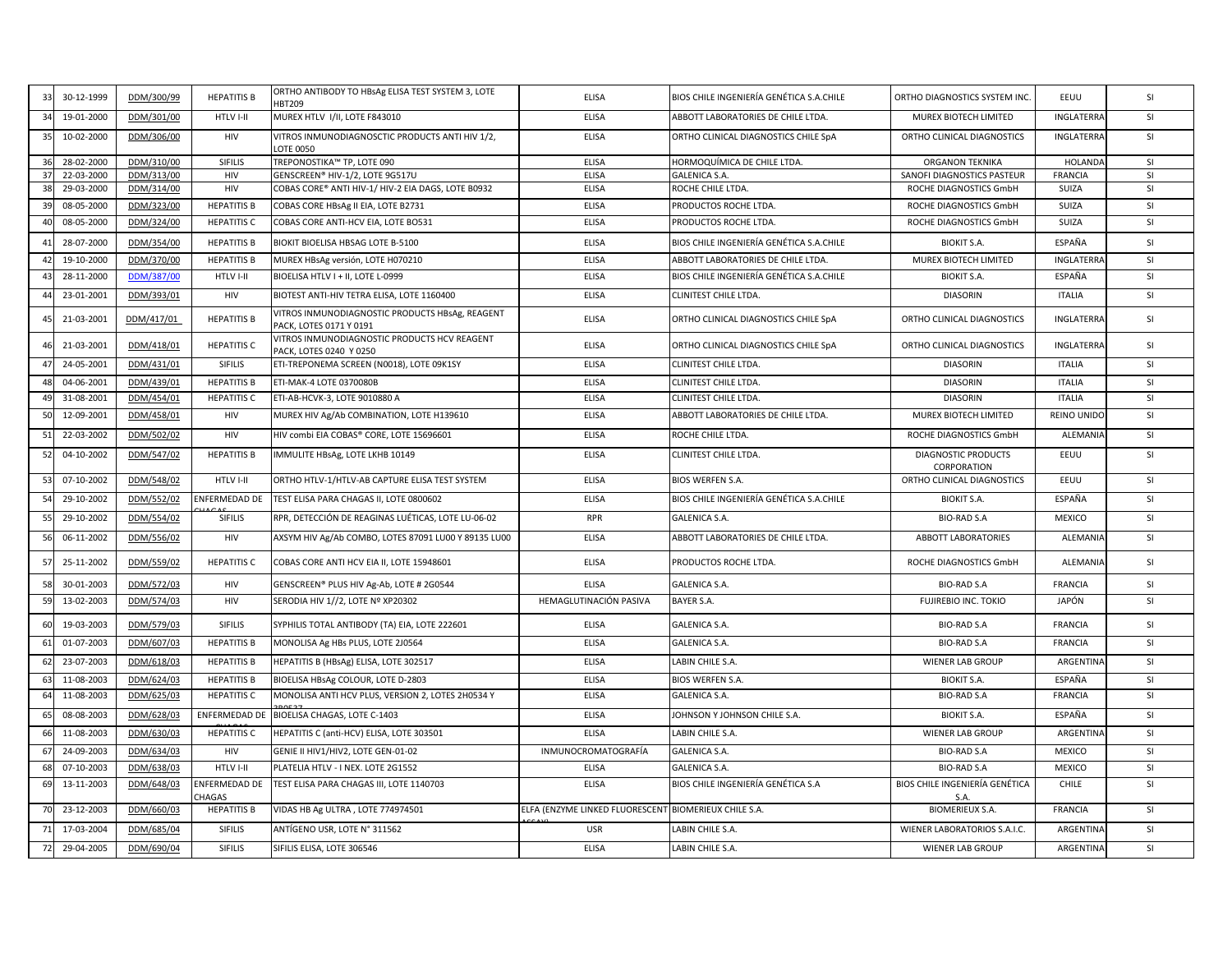|                | 08-06-2004 | DDM/691/04  | <b>HEPATITIS C</b>      | BIOLELISA HCV, LOTE 170903                        | <b>ELISA</b>                                          | BIOS WERFEN S.A.                         | <b>BIOKIT S.A.</b>                      | ESPAÑA             | <b>SI</b> |
|----------------|------------|-------------|-------------------------|---------------------------------------------------|-------------------------------------------------------|------------------------------------------|-----------------------------------------|--------------------|-----------|
|                | 11-06-2004 | DDM/695/04  | <b>HEPATITIS C</b>      | TEST ELISA PARA HEPATITIS C, LOTE 190204          | <b>ELISA</b>                                          | BIOS CHILE INGENIERÍA GENÉTICA S.A.CHILE | DIMA DIAGNOSTIKA C.A.                   | VENEZUELA          | <b>SI</b> |
|                | 25-08-2004 | DDM/722/05  | <b>HEPATITIS B</b>      | MONOLISA® HBs Ag ULTRA, LOTE Nº 430511            | <b>ELISA</b>                                          | GALENICA S.A.                            | <b>BIO-RAD S.A</b>                      | <b>FRANCIA</b>     | <b>SI</b> |
|                | 30-09-2004 | DDM/729/04  | SIFILIS                 | RPR TEST KIT, LOTE 147034                         | <b>RPR</b>                                            | <b>INMUNOTEC S.A.</b>                    | PLASMATEC LABORATORY<br><b>PRODUCTS</b> | <b>REINO UNIDO</b> | <b>SI</b> |
| 77             | 07-10-2004 | DDM/731/04  | <b>SIFILIS</b>          | VDRL ANTIGEN, LOTE 126044                         | VDRL                                                  | INMUNOTEC S.A.                           | PLASMATEC LABORATORY<br><b>PRODUCTS</b> | <b>REINO UNIDC</b> | <b>SI</b> |
|                | 15-03-2005 | DDM/760/05  | HIV                     | BIOELISA HIV 1+2 (REC), LOTE G-6504               | <b>ELISA</b>                                          | <b>BIOS WERFEN S.A.</b>                  | <b>BIOKIT S.A</b>                       | ESPAÑA             | SI        |
|                | 23-06-2005 | DDM/782/05  | <b>HIV</b>              | HIV COMBI, LOTE 17047302                          | <b>ELISA</b>                                          | ROCHE CHILE LTDA.                        | ROCHE DIAGNOSTICS GmbH                  | ALEMANIA           | SI        |
|                | 13-07-2005 | DDM/787/05  | <b>SIFILIS</b>          | RPR NOSTICON, LOTE 040727                         | <b>RPR</b>                                            | BIOMERIEUX CHILE S.A.                    | <b>BIOMERIEUX BV.</b>                   | HOLANDA            | SI        |
| R <sup>1</sup> | 16-06-2005 | DDM/794/05  | <b>HIV</b>              | ARCHITEC HIV AG/AB COMBO, LOTE 28665HNOO          | <b>ELISA</b>                                          | ABBOTT LABORATORIES DE CHILE LTDA.       | ABBOTT GmbH & CO. KG                    | ALEMANIA           | <b>SI</b> |
| -82            | 05-10-2005 | DDM/796/05  | <b>HEPATITIS B</b>      | ARCHITECT HBS AG, LOTE 27191 HNOO                 | <b>ELISA</b>                                          | ABBOTT LABORATORIES DE CHILE LTDA        | ABBOTT GMBH & CO, KG                    | ALEMANIA           | <b>SI</b> |
|                | 17-10-2005 | DDM/798/05  | <b>HEPATITIS B</b>      | HEPANOSTIKA HBSAG ULTRA                           | <b>ELISA</b>                                          | BIOMERIEUX CHILE S.A.                    | <b>BIOMERIEUX BV.</b>                   | <b>HOLANDA</b>     | SI        |
|                | 06-03-2006 | DDM/821/06  | NFERMEDAD DE            | TEST ELISA CRUZI, LOTE 50201                      | <b>ELISA</b>                                          | BIOMERIEUX CHILE S.A.                    | <b>BIOMERIEUX S.A.</b>                  | <b>BRASIL</b>      | <b>SI</b> |
| 85             | 27-03-2006 | DDM/828/06  | <b>HIV</b>              | UNI GOLD HIV, LOTE M30213                         | INMUNOCROMATOGRAFÍA                                   | <b>GRIFOLS CHILE S.A.</b>                | TRINITY BIOTECH PLC                     | <b>IRLANDA</b>     | <b>SI</b> |
|                | 23-05-2006 | DDM/845/06  | HIV                     | ABON HIV 1/2/0 Tri-line HIV                       | INMUNOCROMATOGRAFÍA                                   | TECNIGEN S.A.                            | <b>ABON Biopharm</b>                    | CHINA              | <b>SI</b> |
|                | 25-05-2006 | DDM/846/06  | <b>HEPATITIS C</b>      | ARCHITECT ANTI HCV, LOTE 31880HN00                | QUIMIOLUMINISCENCIA (CLIA)                            | ABBOTT LABORATORIES DE CHILE LTDA.       | ABBOTT DIAGNOSTICS DIVISION             | ALEMANIA           | <b>SI</b> |
| $\mathsf{R}$   | 05-06-2006 | DDM/850/06  | <b>HEPATITIS C</b>      | ADVIA CENTAUR HCV, LOTE 76464181                  | <b>ELISA</b>                                          | BAYER S.A.                               | <b>BAYER CORPORATION. USA</b>           | EEUU               | SI        |
| 89             | 07-06-2006 | DDM/851/06  | HIV                     | VIDAS HIV DUO ULTRA, LOTE 799513301               | ELFA (ENZYME LINKED FLUORESCENT BIOMERIEUX CHILE S.A. |                                          | <b>BIOMERIEUX S.A.</b>                  | <b>FRANCIA</b>     | <b>SI</b> |
| 90             | 13-06-2006 | DDM/852/06  | HIV                     | ADVIA CENTAUR HIV 1/0/2 ENHANCED (EHIV), LOTE     | QUIMIOLUMINISCENCIA (CLIA)                            | <b>BAYER S.A.</b>                        | <b>BAYER CORPORATION. USA</b>           | EEUU               | <b>SI</b> |
| <b>Q1</b>      | 06-07-2006 | DDM/857/06  | <b>SIFILIS</b>          | RPR SLIDE TEST, LOTE 604548                       | <b>RPR</b>                                            | LABIN CHILE S.A.                         | <b>WIENER LAB GROUP</b>                 | ARGENTINA          | SI        |
| 92             | 24-07-2006 | DDM/866/06  | HIV                     | VIRONOSTIKA HIV UNI-FORM II PLUS LOTE N° 96031408 | <b>ELISA</b>                                          | BIOMERIEUX CHILE S.A.                    | <b>ORGANON TEKNIKA</b>                  | HOLANDA            | SI        |
| ٩P             | 19-10-2006 | DDM/882/06  | <b>HEPATITIS C</b>      | MUREX HCV Ag/Ab Combination, LOTE REF 4J24-03     | <b>ELISA</b>                                          | ABBOTT LABORATORIES DE CHILE LTDA.       | MUREX BIOTECH S.A.                      | <b>SUDAFRICA</b>   | SI        |
| $Q_i$          | 07-12-2006 | DDM/894/06  | <b>HEPATITIS C</b>      | HEPANOSTIKA® HCV ULTRA, LOTE BJ02468              | <b>ELISA</b>                                          | BIOMERIEUX CHILE S.A.                    | BEIJING UNITED BIOMEDICAL Co.,<br>Ltd.  | <b>CHINA</b>       | SI        |
| 95             | 29-01-2007 | DDM/901/07  | <b>HEPATITIS C</b>      | MONOLISA HCV AG-AB ULTRA. LOTE 6H0018             | <b>ELISA</b>                                          | GALENICA S.A.                            | <b>BIO-RAD S.A</b>                      | <b>FRANCIA</b>     | <b>SI</b> |
| Qf             | 22-05-2007 | DDM/917/07  | <b>HEPATITIS B</b>      | VIKIA HBsAg, LOTE 6129003                         | <b>ELISA</b>                                          | <b>BIOMERIEUX CHILE S.A.</b>             | <b>BIOMERIEUX S.A</b>                   | <b>BRASIL</b>      | <b>SI</b> |
| d.             | 20-12-2007 | DDM/997/07  | <b>SIFILIS</b>          | ICE* SYPHILIS, LOTE L007710                       | <b>ELISA</b>                                          | ABBOTT LABORATORIES DE CHILE LTDA.       | <b>ABBOTT MUREX</b>                     | INGLATERRA         | <b>SI</b> |
| <b>qs</b>      | 21-12-2007 | DDM/998/07  | HIV                     | VIKIA ® HIV ½, LOTE HIV 7069001                   | INMUNOCROMATOGRAFÍA                                   | BIOMERIEUX CHILE S.A.                    | <b>BIOMERIEUX S.A</b>                   | <b>FRANCIA</b>     | SI        |
| 99             | 21-12-2007 | DDM/1053/08 | HIV                     | Rapid 1-2-3 Hemaexpress HIV Ag/Ab                 | INMUNOCROMATOGRAFÍA                                   | <b>BIOCARE SYSTEM</b>                    | Hema Diagnostic Systems S.A.            | PANAMA             | <b>SI</b> |
| 100            | 22-04-2008 | DDM/1020/08 | ENFERMEDAD DE<br>CHAGAS | TEST ELISA PARA CHAGAS III, LOTE 0231007          | <b>ELISA</b>                                          | BIOS CHILE INGENIERÍA GENÉTICA S.A       | BIOS CHILE INGENIERÍA GENÉTICA<br>S.A   | <b>CHILE</b>       | <b>SI</b> |
| 101            | 30-05-2008 | DDM/1026/08 | HIV                     | GENSCREEN® ULTRA HIV Ag-Ab                        | <b>ELISA</b>                                          | GALENICA S.A.                            | <b>BIO-RAD S.A</b>                      | <b>FRANCIA</b>     | <b>SI</b> |
| 102            | 04-08-2008 | DDM/1048/08 | <b>SIFILIS</b>          | IMMUTREP RPR, LOTE 7018155                        | <b>RPR</b>                                            | TECNIGEN S.A.                            | OMEGA DIAGNOSTICS LIMITED               | <b>ESCOCIA</b>     | <b>SI</b> |
| 103            | 05-11-2008 | DDM/1066/08 | <b>INFERMEDAD DE</b>    | CHAGATEK ELISA, LOTE 080310                       | <b>ELISA</b>                                          | BIOMERIEUX CHILE S.A.                    | LABORATORIO LEMOS S.R.L.                | ARGENTINA          | <b>SI</b> |
| 104            | 07-11-2008 | DDM/1067/08 | <b>HEPATITIS B</b>      | SMARTCOMB™ HBsAg, LOTE N° 0708191                 | <b>ELISA</b>                                          | COMERCIAL A&B S.A.                       | ORGENICS LTD                            | <b>ISRAEL</b>      | <b>SI</b> |
| 105            | 07-11-2008 | DDM/4730/08 | HIV                     | SMARTCOM HIV                                      | Test visual (peineta)                                 | COMERCIAL A&B S.A.                       | ORGENICS LTD                            | <b>ISRAEL</b>      | SI        |
| 106            | 15-12-2008 | DDM/1074/08 | <b>HEPATITIS B</b>      | HBsAg ELECSYS - Cobas, LOTE 18209602              | QUIMIOLUMINISCENCIA (CLIA)                            | ROCHE CHILE LTDA.                        | ROCHE DIAGNOSTICS GmbH                  | ALEMANIA           | SI        |
| 107            | 05-01-2009 | DDM/1080/09 | <b>HEPATITIS C</b>      | SMARTCOMB™HCV, LOTE 0709051                       | <b>ELISA</b>                                          | COMERCIAL A&B S.A.                       | ORGENICS LTD                            | <b>ISRAEL</b>      | <b>SI</b> |
| 108            | 06-01-2009 | DDM/1081/09 | <b>HEPATITIS C</b>      | Anti-HCV ELECSYS - Cobas, LOTE 150199-01          | QUIMIOLUMINISCENCIA (CLIA)                            | ROCHE CHILE LTDA.                        | ROCHE DIAGNOSTICS GmbH                  | ALEMANIA           | SI        |
| 109            | 18-02-2009 | DDM/1093/09 | SIFILIS                 | ARCHITECT SYPHILIS TP, LOTE 62031LP36             | QUIMIOLUMINISCENCIA (CLIA)                            | ABBOTT LABORATORIES DE CHILE LTDA        | ABBOTT JAPAN CO., LTD.                  | JAPÓN              | <b>SI</b> |
| 110            | 09-03-2009 | DDM/1096/09 | HIV                     | SMART COMB™HIV 1 & 2 DUO, LOTE 070808             | <b>ELISA</b>                                          | COMERCIAL A&B S.A.                       | ORGENICS LTD                            | <b>ISRAEL</b>      | SI        |
| 111            | 05-03-2009 | DDM/1097/09 | <b>HEPATITIS B</b>      | BIOELISA HBsAg 3.0, LOTE D-0108                   | <b>ELISA</b>                                          | <b>GRUPOBIOS S.A.</b>                    | <b>BIOKIT S.A.</b>                      | ESPAÑA             | <b>SI</b> |
| 112            | 30-04-2009 | DDM/1109/09 | <b>HEPATITIS C</b>      | TEST ELISA HCV, LOTE 1R081327                     | <b>ELISA</b>                                          | <b>GRUPOBIOS S.A.</b>                    | ACON Biotech (Hangzhou) Co., LTD.       | <b>CHINA</b>       | <b>SI</b> |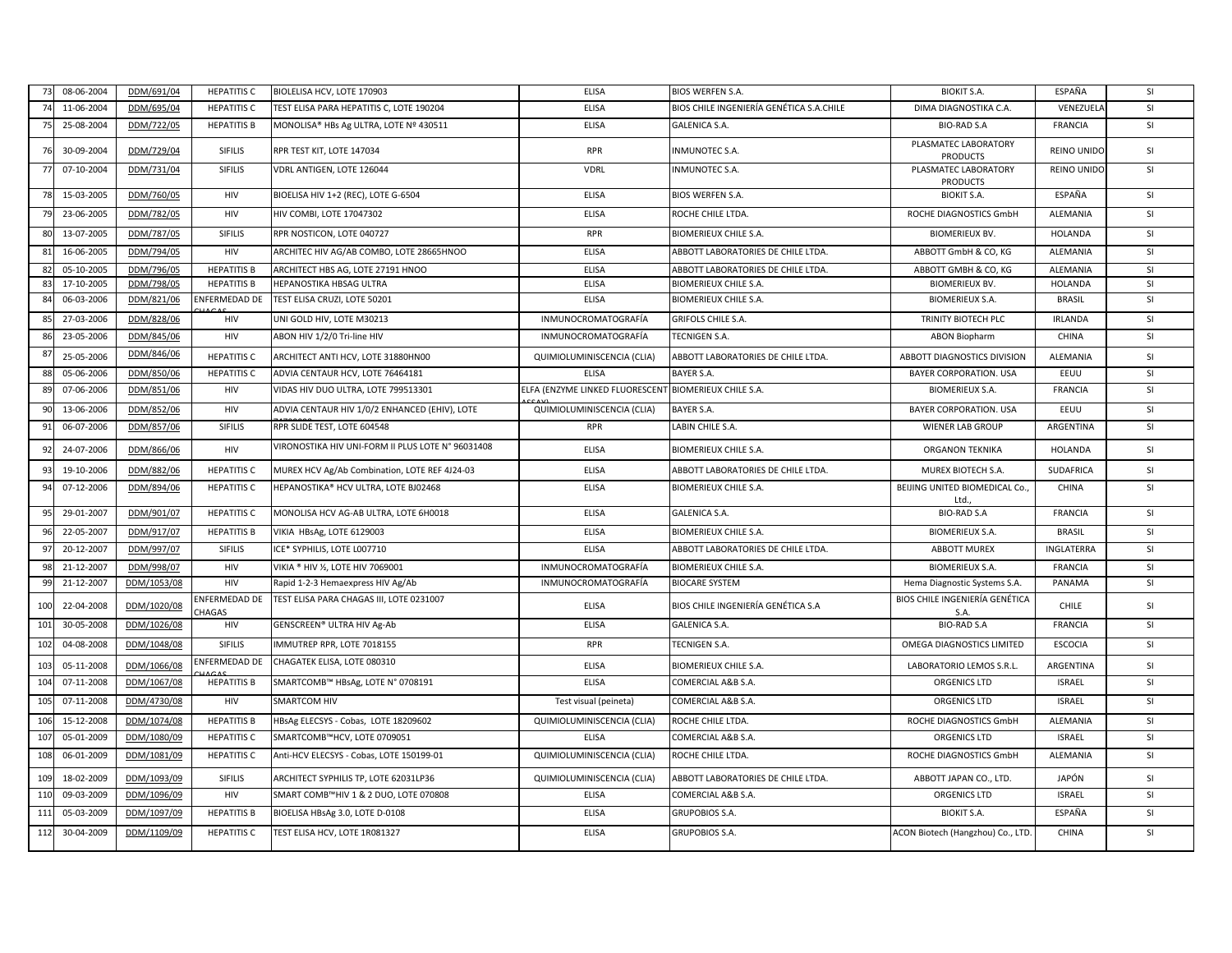| 11 <sup>3</sup> | 08-09-2009 | DDM/1140/09  | <b>SIFILIS</b>          | RPR CARBON, LOTE 25114                                            | <b>RPR</b>                                       | BIOLINE LTDA.                          | LINEAR CHEMICALS S.L                  | ESPAÑA         | SI        |
|-----------------|------------|--------------|-------------------------|-------------------------------------------------------------------|--------------------------------------------------|----------------------------------------|---------------------------------------|----------------|-----------|
| 114             | 11-11-2009 | DDM/1155/09  | <b>HIV</b>              | VIRONOSTIKA® HIV Ag/Ab, LOTE A69LB                                | <b>ELISA</b>                                     | BIOMERIEUX CHILE S.A.                  | <b>BIOMERIEUX BV.</b>                 | <b>HOLANDA</b> | <b>SI</b> |
| 115             | 13-01-2010 | DDM/1161/10  | <b>SIFILIS</b>          | BIOELISA SHYPHILIS 3.0, LOTE F-0509                               | <b>ELISA</b>                                     | <b>GRUPOBIOS S.A.</b>                  | <b>BIOKIT S.A.</b>                    | ESPAÑA         | SI        |
| 116             | 01-02-2011 | DDM/1244/11  | <b>ENFERMEDAD DE</b>    | ARCHITECT Chagas, LOTE 94154HN00                                  | QUIMIOLUMINISCENCIA (CLIA)                       | TECNIGEN S.A.                          | ABBOTT DIAGNOSTICS DIVISION           | ALEMANIA       | SI        |
| 11              | 04-03-2011 | SDDM/1267/11 | HTLV I-II               | MP Diagnostics HTLV I/II ELISA 4.0, LOTE BG0017                   | <b>ELISA</b>                                     | BIOMERIEUX CHILE S.A.                  | MP Biomedicals Asia Pacific Pte.      | SINGAPUR       | SI        |
| 118             | 18-03-2011 | DDM/1269/11  | ENFERMEDAD DE<br>`HAGAS | CHAGATEST ELISA recombinante v.4.0, LOTE 1008049150               | <b>ELISA</b>                                     | LABIN CHILE S.A.                       | <b>WIENER LAB GROUP</b>               | ARGENTINA      | SI        |
| 119             | 06-07-2011 | DDM/1303/11  | HIV                     | HIV Ag/Ac ELISA 4ª Generación, LOTE<br>1011050720                 | <b>ELISA</b>                                     | LABIN CHILE S.A.                       | WIENER LAB GROUP                      | ARGENTINA      | SI        |
| 120             | 18-01-2012 | DDM/1366/12  | <b>SIFILIS</b>          | Syphilis Screen ELISA, LOTE 10004                                 | <b>ELISA</b>                                     | FARMALATINA LTDA.                      | HUMAN DIAGNOSTICS                     | ALEMANIA       | <b>SI</b> |
| 121             | 26-01-2012 | DDM/1370/12  | <b>SIFILIS</b>          | Syphilis RPR Test, Nº Lote Kit 11005                              | <b>RPR</b>                                       | FARMALATINA LTDA.                      | HUMAN DIAGNOSTICS                     | ALEMANIA       | SI        |
| 122             | 28-01-2012 | DDM/1371/12  | SIFILIS                 | IMMUTREP VDRL, LOTE 7031305                                       | <b>VDRL</b>                                      | TECNIGEN S.A.                          | OMEGA DIAGNOSTICS LIMITED             | <b>ESCOCIA</b> | <b>SI</b> |
| 123             | 19-04-2012 | DDM/1406/12  | SIFILIS                 | Mediace TPLA, LOTE 628211-00                                      | <b>INMUNOTURBIDIMETRÍA</b>                       | ROCHE CHILE LTDA.                      | SEKISUI CHEMICAL CO. LTD.             | JAPÓN          | SI        |
| 124             | 31-05-2012 | DDM/1421/12  | HIV                     | Elecsys HIV Combi PT, LOTE 165335-01                              | <b>ELISA</b>                                     | ROCHE CHILE LTDA.                      | ROCHE DIAGNOSTICS GmbH                | ALEMANIA       | <b>SI</b> |
| 12!             | 06-07-2012 | DDM/1431/12  | HIV                     | ARCHITECT HIV Ag/Ab Combo, LOTE 10028LI00                         | QUIMIOLUMINISCENCIA (CLIA)                       | TECNIGEN S.A.                          | ABBOTT DIAGNOSTICS DIVISION           | ALEMANIA       | SI        |
| 126             | 06-07-2012 | DDM/1432/12  | <b>HEPATITIS B</b>      | ARCHITECT HBsAg Qualitative II, LOTE 11477LF00                    | QUIMIOLUMINISCENCIA (CLIA)                       | TECNIGEN S.A.                          | ABBOTT DIAGNOSTICS DIVISION           | <b>IRLANDA</b> | SI        |
| 127             | 19-12-2012 | DDM/1468/12  | HIV                     | COMBO Ag/Ac de VIH (CHIV), LOTE 88552027                          | QUIMIOLUMINISCENCIA (CLIA)                       | Siemens Healthcare Equipos Médicos SpA | SIEMENS HEALTHCARE                    | EEUU           | SI        |
| 128             | 19-12-2012 | DDM/1466/12  | HIV                     | HIV 1/2 Stat-Pack Assay                                           | INMUNOCROMATOGRAFÍA                              | INSUMÉDICA                             | <b>Chembio Diagnostics Systems</b>    | EEUU           | <b>SI</b> |
| 129             | 03-05-2013 | SDDM/1501/13 | <b>HEPATITIS C</b>      | Anti HCV II (analizado en equipo Cobas e411), LOTE 168683         | QUIMIOLUMINISCENCIA (CLIA)                       | ROCHE CHILE LTDA.                      | ROCHE DIAGNOSTICS GMBH                | ALEMANIA       | SI        |
| 13(             | 03-05-2013 | DDM/1502/13  | <b>SIFILIS</b>          | Microgen VDRL, LOTE 12/001                                        | VDRL                                             | FARMALATINA LTDA                       | <b>SCLAVO DIAGNOSTICS</b>             | <b>ITALIA</b>  | SI        |
| 131             | 03-05-2013 | DDM/1503/13  | <b>SIFILIS</b>          | RPR Reagent Set, LOTE 36667                                       | <b>RPR</b>                                       | INVELAB CHILE LTDA.                    | IMMUNOSPECT CORPORATION               | EEUU           | <b>SI</b> |
|                 |            |              |                         |                                                                   |                                                  |                                        |                                       |                |           |
| 132             | 03-05-2013 | DDM/1504/13  | SIFILIS                 | RPR CARBON, LOTE 00741                                            | <b>RPR</b>                                       | BIOSYSTEM DIAGNOSTICS S.p.A.           | <b>BIOSYSTEMS S.A</b>                 | ESPAÑA         | SI        |
| 133             | 17-05-2013 | DDM/1510/13  | <b>HEPATITIS C</b>      | Vidas Anti HCV, analizado en equipo MINIVIDAS, LOTE<br>1001364290 | ELFA (ENZYME LINKED FLUORESCENT<br><b>ASSAY)</b> | BIOMERIEUX CHILE S.A.                  | <b>BIOMERIEUX S.A.</b>                | <b>FRANCIA</b> | SI        |
| 134             | 07-06-2013 | DDM/1512/13  | HTLV I-II               | HTLV I + II Elisa Recombinante, Lote<br>208096110                 | <b>ELISA</b>                                     | LABIN CHILE S.A.                       | <b>WIENER LAB GROUP</b>               | ARGENTINA      | SI        |
| 135             | 09-07-2013 | DDM/1516/13  | HIV                     | Genie™ Fast HIV 1/2, Lote 2F0012                                  | INMUNOCROMATOGRAFÍA                              | GALENICA S.A.                          | <b>BIO-RAD S.A</b>                    | <b>FRANCIA</b> | SI        |
| 136             | 26-08-2013 | DDM/1533/13  | HIV                     | LIAISON® XL MUREX HIV Ab/Ag, Lote<br>139013X/2                    | QUIMIOLUMINISCENCIA (CLIA)                       | <b>GRUPOBIOS S.A.</b>                  | <b>DIASORIN</b>                       | <b>ITALIA</b>  | <b>SI</b> |
| 13 <sup>2</sup> | 02-10-2013 | DDM/1553/13  | <b>HEPATITIS B</b>      | LIAISON® XL MUREX HBsAg Quant, Analizado en Equipo                | QUIMIOLUMINISCENCIA (CLIA)                       | <b>GRUPOBIOS S.A.</b>                  | <b>DIASORIN</b>                       | <b>ITALIA</b>  | SI        |
| 138             | 02-10-2013 | DDM/1554/13  | <b>HEPATITIS C</b>      | LIAISON® XL MUREX HCV Ab Analizado en Equipo LIAISON XL           | QUIMIOLUMINISCENCIA (CLIA)                       | <b>GRUPOBIOS S.A.</b>                  | <b>DIASORIN</b>                       | <b>ITALIA</b>  | SI        |
| 139             | 13-02-2014 | DDM/1587/14  | HIV                     | QTT 12E011V<br>ACCESS HIV Combo analizado en equipo ACCESS-2 de   | QUIMIOLUMINISCENCIA (CLIA)                       | GALENICA S.A.                          | <b>BIO-RAD LABORATORIES</b>           | <b>FRANCIA</b> | <b>SI</b> |
| 140             | 23-04-2014 | DDM/1614/14  | <b>HEPATITIS B</b>      | Access HBsAg analizado en Access 2 de Beckman Coulter,            | QUIMIOLUMINISCENCIA (CLIA)                       | GALENICA S.A.                          | BECKMAN COULTER INC.                  | EEUU           | SI        |
| 14 <sup>°</sup> | 12-05-2014 | DDM/1617/14  | <b>ENFERMEDAD DE</b>    | OTF 29234<br>LIASON XL MUREX CHAGAS, LOTE 187010X                 | QUIMIOLUMINISCENCIA (CLIA)                       | <b>GRUPOBIOS S.A</b>                   | <b>DIASORIN</b>                       | <b>ITALIA</b>  | SI        |
| 142             | 04-06-2014 | DDM/1628/14  | <b>SIFILIS</b>          | <b>ARCHITECT SYPHILIS TP</b>                                      | QUIMIOLUMINISCENCIA (CLIA)                       | TECNIGEN S.A.                          | ABBOTT DIAGNOSTICS DIVISION           | ALEMANIA       | <b>SI</b> |
| 143             | 16-06-2014 | DDM/1634/14  | <b>HEPATITIS C</b>      | ACCESS HCV Ab Plus para ACCESS II de Beckmann Coulter             | <b>ELISA</b>                                     | <b>GALENICA S.A</b>                    | <b>BIO-RAD S.A</b>                    | <b>FRANCIA</b> | SI        |
| 144             | 11-09-2014 | DDM /1659/14 | <b>SIFILIS</b>          | ELECSYS SYPHILIS para equipos Elecsys y Cobas. LOTE               | QUIMIOLUMINISCENCIA (CLIA)                       | ROCHE CHILE LTDA.                      | ROCHE DIAGNOSTICS GmbH                | ALEMANIA       | SI        |
| 145             | 02-06-2014 | DDM/1738/15  | SIFILIS                 | ADVIA CENTAUR SYPHILIS                                            | QUIMIOLUMINISCENCIA (CLIA)                       | SIEMENS HEALTHCARE DIAGNOSTICS S.A.    | SIEMENS HEALTHCARE<br>DIAGNOSTIC INC. | EEUU           | SI        |
| 146             | 20-04-2015 | DDM/1779/15  | SIFILIS                 | RPR Automatizado en Equipo AIX1000                                | <b>RPR</b>                                       | DIA&TECH S.A.                          | <b>Gold Standard diagnostics</b>      | EEUU           | <b>SI</b> |
| 14              | 26-05-2015 | DDM/1782/15  | <b>SIFILIS</b>          | <b>RPR Test</b>                                                   | <b>RPR</b>                                       | COMERCIAL A&B S.A.                     | LORNE LABORATORIES LTDA.              | INGLATERRA     | <b>SI</b> |
| 148             | 27-05-2015 | DDM/1788/15  | <b>HIV</b>              | ONE STEP RAPID DIAGNOSTIC HIV I-II                                | INMUNOCROMATOGRAFÍA                              | COMERCIAL A&B S.A.                     | ARTRON LABORATORIES INC.              | CANADA         | SI        |
| 149             | 27-07-2015 | DDM/1808/15  | <b>SIFILIS</b>          | SYPHILIS TPA-VITROS                                               | QUIMIOLUMINISCENCIA (CLIA)                       | ORTHO CLINICAL DIAGNOSTICS CHILE SpA   | ORTHO CLINICAL DIAGNOSTICS            | REINO UNIDO    | SI        |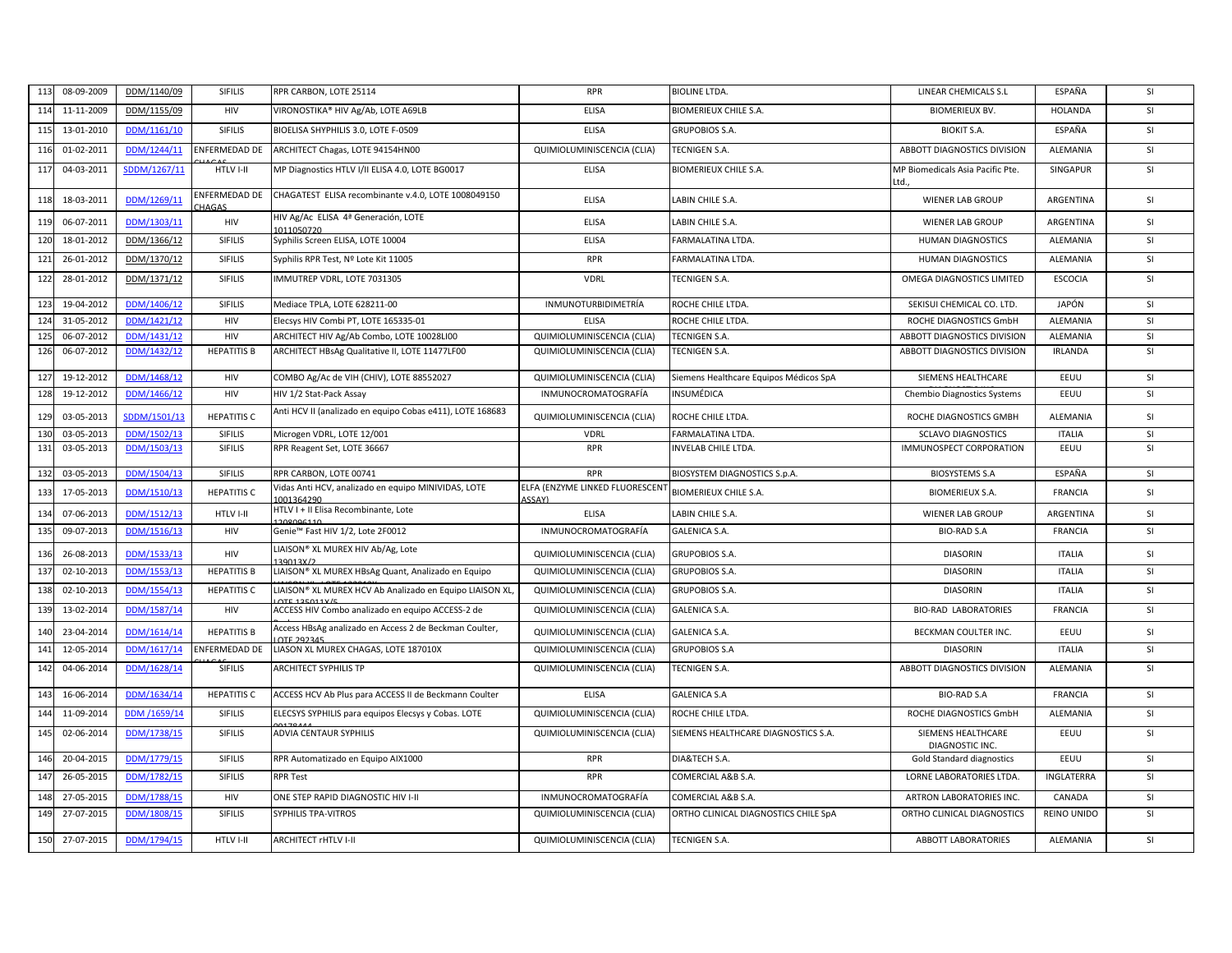| 151 | 18-11-2015 | DDM/1852/16 | ENFERMEDAD DE                  | CHAGAS REC ELISA                            | <b>ELISA</b>               | FARMALATINA LTDA.                       | HUMAN DIAGNOSTICS                                                   | ALEMANIA          | <b>SI</b> |
|-----|------------|-------------|--------------------------------|---------------------------------------------|----------------------------|-----------------------------------------|---------------------------------------------------------------------|-------------------|-----------|
| 152 | 18-01-2016 | DMM/1843/16 | HTLV I-II                      | HTLV I-II COBAS                             | QUIMIOLUMINISCENCIA (CLIA) | ROCHE CHILE LTDA.                       | ROCHE DIAGNOSTICS GmbH                                              | ALEMANIA          | <b>SI</b> |
| 153 | 11-04-2016 | DDM/1874/16 | HIV                            | RAPID RESPONSE HIV Ag/Ab TEST, 4a gen.      | INMUNOCROMATOGRAFÍA        | RAPID TEST CHILE                        | <b>BTNX INC</b>                                                     | CANADA            | <b>SI</b> |
| 154 | 19-04-2016 | DDM/1871/16 | ENFERMEDAD DE                  | CELQUEST CHAGAS NATIVO ELISA                | <b>ELISA</b>               | <b>BIOCANT LTDA</b>                     | ATGen DIAGNOSTICA                                                   | URUGUAY           | SI        |
| 155 | 10-05-2016 | DDM/1883/16 | HTLV I-II                      | LIAISON XL MUREX rec HTLV I/II              | QUIMIOLUMINISCENCIA (CLIA) | <b>GRUPOBIOS S.A.</b>                   | <b>DIASORIN</b>                                                     | <b>ITALIA</b>     | SI        |
| 156 | 10-05-2016 | DDM/1884/16 | <b>SIFILIS</b>                 | LIAISON TREPONEMA SCREEN                    | QUIMIOLUMINISCENCIA (CLIA) | <b>GRUPOBIOS S.A.</b>                   | <b>DIASORIN</b>                                                     | <b>ITALIA</b>     | SI        |
| 157 | 27-07-2016 | DDM/1894/17 | HIV                            | VITROS INMUNODIAGNOSTIC PRODUCTS HIV COMBO  | QUIMIOLUMINISCENCIA (CLIA) | ORTHO CLINICAL DIAGNOSTICS CHILE SpA    | ORTHO CLINICAL DIAGNOSTICS                                          | REINO UNIDO       | SI        |
| 158 | 07-12-2016 | DDM/1898/17 | ENFERMEDAD DE<br>CHAGAS        | NOVALISA CHAGAS IgG ELISA                   | <b>ELISA</b>               | DIA&TEC Ltda                            | Nova Tec Inmunodiagnostica GmbH                                     | ALEMANIA          | <b>SI</b> |
| 159 | 02-06-2017 | DDM/1921/17 | <b>INFERMEDAD DE</b><br>CHAGAS | ELECSYS CHAGAS                              | QUIMIOLUMINISCENCIA (CLIA) | ROCHE CHILE LTDA.                       | ROCHE DIAGNOSTICS GmbH                                              | ALEMANIA          | <b>SI</b> |
| 160 | 16-06-2017 | DDM/1926/17 | SIFILIS                        | <b>VDRL ANTIGEN CAT. N° V-55</b>            | <b>VDRL</b>                | LABORCLIN Y CIA. LTDA.                  | CENOGENICS CORPORATION CO.<br><b>INC</b>                            | EEUU              | <b>SI</b> |
| 161 | 23-06-2017 | DDM/1990/17 | <b>SIFILIS</b>                 | SYPHAGEN TPHA                               | HEMAGLUTINACIÓN PASIVA     | <b>GRUPOBIOS S.A</b>                    | <b>BIOKIT S.A.</b>                                                  | ESPAÑA            | SI        |
| 162 | 10-11-2017 | DDM/1983/17 | <b>HEPATITIS B</b>             | ADVIA CENTAUR HBsAg II                      | QUIMIOLUMINISCENCIA (CLIA) | SIEMENS HEALTHCARE DIAGNOSTICS S.A.     | SIEMENS HEALTHCARE<br>DIAGNOSTIC INC.                               | EEUU              | <b>SI</b> |
| 163 | 15-12-2017 | DDM/2005/18 | HIV                            | MINDRAY HIV Ag/Ac                           | QUIMIOLUMINISCENCIA (CLIA) | VALTEK Y COMPAÑÍA LIMITADA              | SHENZHEN MINDRAY BIO-MEDICAL<br>ELECTRONICS CO; LTD                 | CHINA             | SI        |
| 164 | 18-01-2018 | DDM/2006/18 | <b>HEPATITIS C</b>             | MINDRAY ANTI-HCV                            | QUIMIOLUMINISCENCIA (CLIA) | VALTEK Y COMPAÑÍA LIMITADA              | SHENZHEN MINDRAY BIO-MEDICAL                                        | CHINA             | <b>SI</b> |
| 165 | 12-02-2018 | DDM/2010/18 | <b>ENFERMEDAD DE</b><br>CHAGAS | MAGLUMI CHAGAS                              | QUIMIOLUMINISCENCIA (CLIA) | CLINITEST CHILE LTDA.                   | SHENZHEN NEW INDUSTRIES<br><b>BIOMEDICAL ENGINEERING</b><br>CO.LTD. | CHINA             | SI        |
| 166 | 04-04-2018 | DDM/2014/18 | HTLV I-II                      | MAGLUMI HTLV I+II                           | QUIMIOLUMINISCENCIA (CLIA) | CLINITEST CHILE LTDA.                   | SHENZHEN NEW INDUSTRIES<br><b>BIOMEDICAL ENGINEERING</b><br>CO.LTD. | CHINA             | SI        |
| 167 | 30-05-2018 | DDM/2021/18 | <b>SIFILIS</b>                 | RPR SYPHILIS CARD TEST                      | <b>RPR</b>                 | INMUNODIAGNÓSTICO LTDA                  | <b>ATLAS MEDICAL</b>                                                | <b>iNGLATERRA</b> | <b>SI</b> |
| 168 | 08-06-2018 | DDM/2022/18 | HIV                            | MAGLUMI HIV Ag/Ab COMBI                     | QUIMIOLUMINISCENCIA (CLIA) | CLINITEST CHILE LTDA.                   | SHENZHEN NEW INDUSTRIES<br><b>BIOMEDICAL ENGINEERING</b><br>CO.LTD. | CHINA             | SI        |
| 169 | 04-07-2018 | DDM/2024/18 | HIV                            | ALERE HIV COMBO, 4a GEN.                    | <b>INMUNOCROMATOGRAFÍA</b> | MEDICA-TEC CHILE S.A.                   | ALERE MEDICAL CO. LTD.                                              | JAPÓN             | <b>SI</b> |
| 170 | 22-08-2018 | DDM/2035/18 | <b>HEPATITIS C</b>             | MAGLUMI Anti-HCV                            | QUIMIOLUMINISCENCIA (CLIA) | CLINITEST CHILE LTDA.                   | SHENZHEN NEW INDUSTRIES<br><b>BIOMEDICAL ENGINEERING</b><br>CO.LTD. | CHINA             | SI        |
| 171 | 22-08-2018 | DDM/2036/18 | <b>HEPATITIS B</b>             | MAGLUMI HBsAg                               | QUIMIOLUMINISCENCIA (CLIA) | CLINITEST CHILE LTDA.                   | SHENZHEN NEW INDUSTRIES<br><b>BIOMEDICAL ENGINEERING</b><br>CO.LTD. | CHINA             | SI        |
| 172 | 05-09-2018 | DDM/2038/18 | HIV                            | ONSITE HIV Ag/Ab 4th GEN. RAPID TEST        | INMUNOCROMATOGRAFÍA        | COMERCIAL MULTIBRANDS SPA               | CTK BIOTECH INC.                                                    | EEUU              | SI        |
| 173 | 11-06-2018 | DDM/2044/18 | HIV                            | QUADRO HIV 1-2 Ab                           | INMUNOCROMATOGRAFÍA        | PROCIRÚRGICA DE CHILE LTDA.             | MERIL DIAGNOSTICS PVT, LTD.                                         | <b>INDIA</b>      | <b>SI</b> |
| 174 | 28-02-2018 | DDM/2064/18 | <b>HEPATITIS C</b>             | Vitros Anti-HCV Reagent Pack                | QUIMIOLUMINISCENCIA (CLIA) | Ortho Clinical Diagnostics SpA          | <b>Ortho Clinical Diagnostics</b>                                   | REINO UNIDO       | <b>SI</b> |
| 175 | 20-12-2017 | DDM/2065/18 | HIV                            | Atellica IM HIV 1/0/2 Mejorado (EHIV)       | QUIMIOLUMINISCENCIA (CLIA) | Siemens Healthcare Equipos Médicos SpA  | Siemens Healthcare Diagnostics<br>Inc.                              | EEUU              | SI        |
| 176 | 20-12-2017 | DDM/2066/18 | HIV                            | Atellica IM HIV Ag/Ab Combo (CHIV), 4a Gen. | QUIMIOLUMINISCENCIA (CLIA) | Siemens Healthcare Equipos Médicos SpA  | Siemens Healthcare Diagnostics<br>Inc.                              | EEUU              | SI        |
| 177 | 12-04-2018 | DDM/2068/18 | HIV                            | Wantai Rapid Test HIV 1-2 Ab                | INMUNOCROMATOGRAFÍA        | Vytrous Biotech Ltda.                   | Beijing Wantai Biological Pharmacy<br>Enteprise Co; Ltd.            | CHINA             | SI        |
| 178 | 11-06-2018 | DDM/2070/18 | HIV                            | Standard Q HIV 1/2 Ab 4-Line Test           | INMUNOCROMATOGRAFÍA        | Vitroscience Ltda.                      | SD Biosensor                                                        | Corea             | SI        |
| 179 | 23-01-2019 | DDM/2082/19 | <b>ENFERMEDAD DE</b><br>CHAGAS | Vitros Anti-T. cruzi (Chagas) Reagent Pack  | QUIMIOLUMINISCENCIA (CLIA) | Ortho Clinical Diagnostics SpA          | <b>Ortho Clinical Diagnostics</b>                                   | REINO UNIDO       | <b>SI</b> |
| 180 | 23-01-2019 | DDM/2083/19 | HIV                            | JusChek Test Rápido para HIV 1/2            | INMUNOCROMATOGRAFÍA        | Importadora y Distribuidora RE-MED Ltda | Hangzhou AllTest Biotech Co. Ltd                                    | CHINA             | <b>SI</b> |
| 181 | 07-01-2019 | DDM/2071/19 | <b>SIFILIS</b>                 | <b>RPR REDITEST</b>                         | <b>RPR</b>                 | <b>GRUPOBIOS S.A.</b>                   | <b>BIOKIT S.A.</b>                                                  | ESPAÑA            | SI        |
| 182 | 17-01-2019 | DDM/2081/19 | HIV                            | WL Check HIV 1+2                            | INMUNOCROMATOGRAFÍA        | LABIN CHILE S.A.                        | Wienerlab Laboratorios S.A.I.C.                                     | ARGENTINA         | SI        |
| 183 | 23-05-2019 | DDM/2127/19 | HIV                            | Aria HIV Ag/Ab 4th Gen. Rapid Test          | INMUNOCROMATOGRAFÍA        | INSUMÉDICA                              | CTK BIOTECH INC.                                                    | EEUU              | <b>SI</b> |